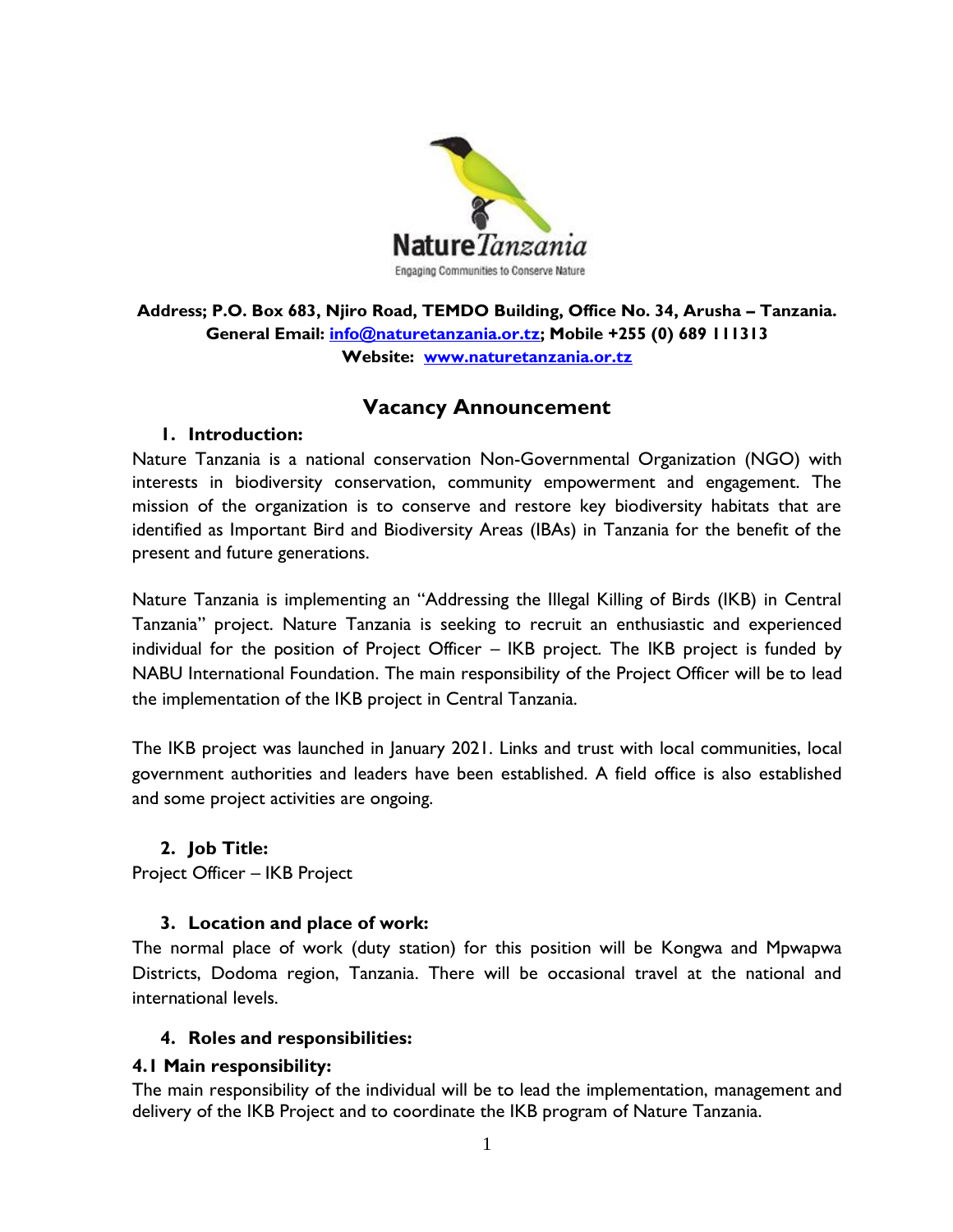### **4.2 Stakeholder mobilization and engagement and activity implementation:**

- Contribute to the planning and preparation of community activities, including stakeholder meetings, trainings and workshops, and provide logistical support during such activities and other project missions;
- Supporting local communities in the implementation of project activities, acting as a local contact point for the project, and helping with communication of the project on social media;
- Contribute to the development of communication and training materials, in particular providing local examples to showcase events and advice on landscape restoration, alternative livelihood activities;
- Coordinate and support interactive environmental education activities in primary and secondary schools linked to the conservation of birds, their habitats and ecosystem services;
- Identify and implement strategies for working with local hunters and local champions in addressing the IKB in the project areas;
- Design, coordinate and implement alternative livelihood schemes which complement project objectives.
- Coordinate and support awareness raising activities including, bird watching at the school and community levels;
- Collaborate with relevant government authorities in assessing the scope and scale of illegal killing and taking of birds in Tanzania and establish a basis for systematic monitoring;
- Coordinate and support landscape restoration activities through Farmer Managed Natural Regeneration (FMNR);
- Support and coordinate project partners/consultants supporting project activities;
- Networking activities, in particular exploring and developing opportunities for cofunding and leveraging activities.

### **4.3 Project administration, communication and information management:**

- Conduct the day-to-day project implementation activities at the project sites;
- and mentor a Project Assistant already recruited;
- Promote project awareness amongst stakeholders including local communities, project partners and government agencies;
- Contribution to regional and international knowledge exchange through participation in joint events and general planning and research activities planned during the project;
- Work with the Program Officer to develop quarterly/annual plans and budgets.
- Maintain relationships with the government officials at all levels, communities, project partners and BirdLife networks in Africa and globally;
- Produce news articles with regards to the project implementation, successes and learning from the sites;
- Design, produce and distribute awareness material to promote the conservation of resident and migratory birds in Kongwa and Mpwapwa districts;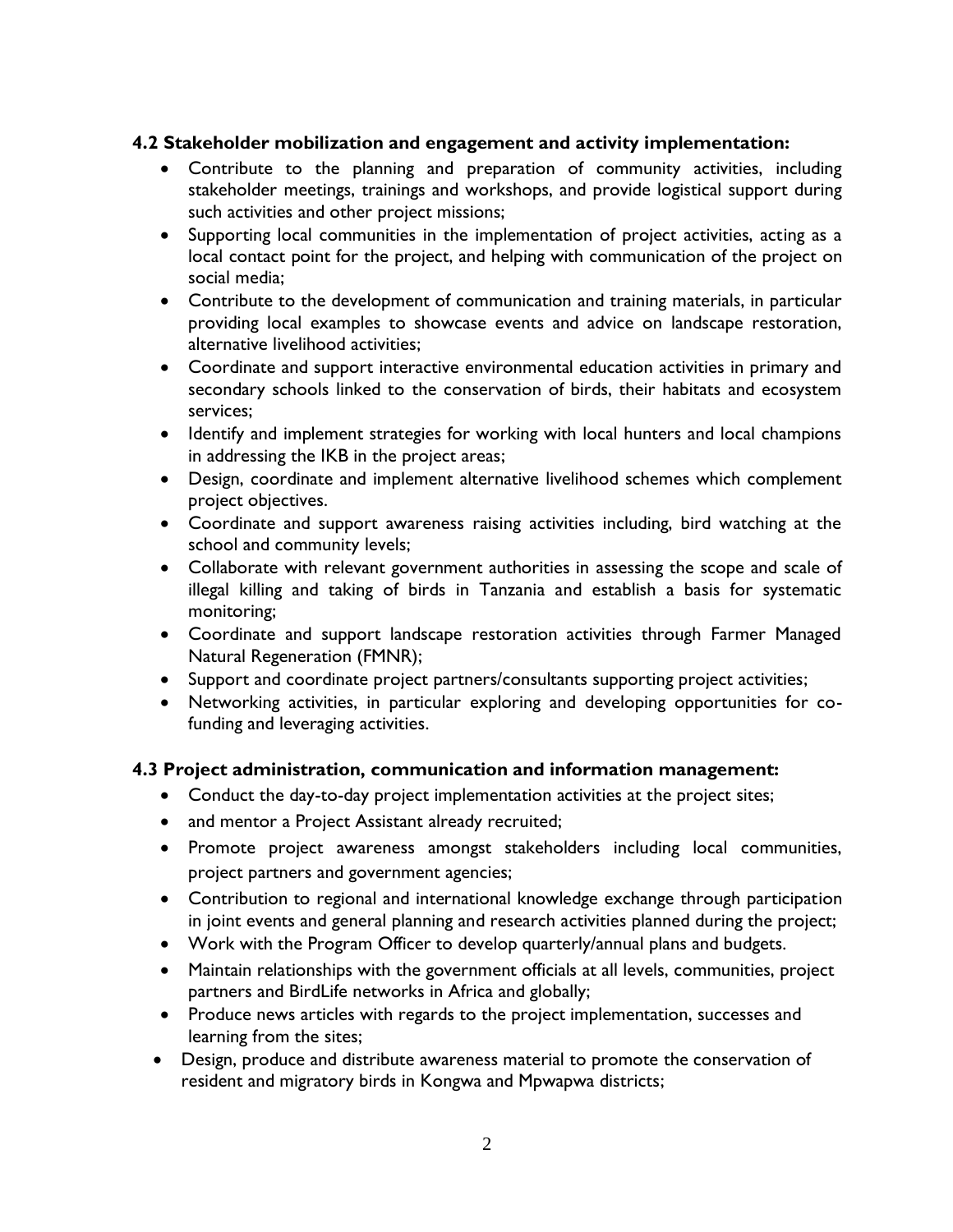- Disseminate project outputs nationally, regionally and internationally in collaboration with relevant partners and donors;
- Liaise with policy makers locally, in the district, nationally and regionally to ensure that information collected through the project can be integrated into the development of national policies (policy and advocacy).

# **4.4 Report writing and data collection**

- Develop and produce high quality project reports as per agreed timelines;
- Develop and implement basic data tools for data collection.

# **4.5 Other responsibilities:**

Carry out any other duties from time to time as required by the Line Manager.

# **5. Qualification and Requirements:**

- Bachelor's degree level in natural resources management, wildlife ecology, natural resource economics or a relevant field of study; A Master's degree is an added advantage;
- At least 3 years of demonstrable experience working in wildlife conservation projects, community-based natural resource management with extensive interaction with community groups, government departments, national and international partners;
- Previous experience in projects related to IKB, landscape restoration and livelihood development is an added advantage;
- Good knowledge of community-based natural resource management and community development;
- Ability to determine and set work priorities organise activities and meet deadlines;
- A self-starter with well-developed written and verbal communication skills;
- Ability to think through strategic processes and determine how to innovatively implement them;
- Ability to coordinate and manage teams and think strategically about implementation within given budgets and timelines;
- Ability to develop appropriate communication for internal and external audiences including writing monthly, quarterly and annual technical reports;
- Excellent computer skills including internet and online communication tools;
- Willingness to and stay in the field, travel frequently to project sites for extended periods;
- A valid driver's licence and good capacity in driving a manual vehicle;
- This position is preferably for Tanzanians.

### **6. Salary and benefits:**

Commensurate with experience, qualifications and in accordance with Nature Tanzania's terms and conditions.